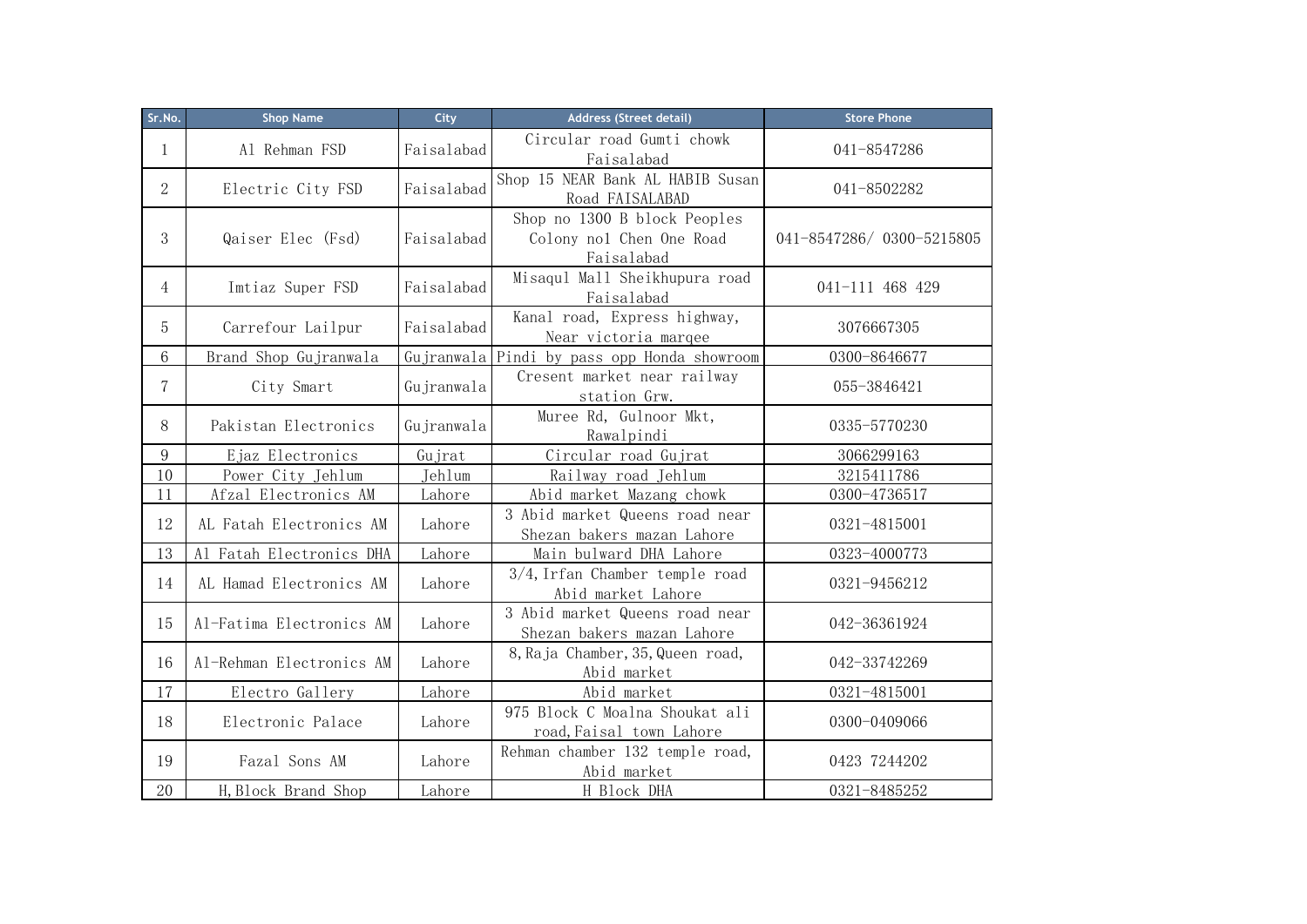| 21     | JK Electronics           | Lahore    | Fortress Stadium                                                             | 0307-6674496 |
|--------|--------------------------|-----------|------------------------------------------------------------------------------|--------------|
| 22     | Lahore Center            | Lahore    | 21, Abid Market Tample road<br>Lahore                                        | 0321-4404565 |
| 23     | Lahore center DHA        | Lahore    | St#11 near heaven hotel opposite<br>Honda point Main boulevard DHA<br>Lahore | 0321-9655444 |
| 24     | Packages Brand shop      | Lahore    | Gate no 1 Shop no G002 Packages<br>mall Walton road Lahore                   | 0333-0401368 |
| 25     | Raffey Elect. DD Block   | Lahore    | 110-DD, Phase 4, DHA Lahore                                                  | 0321-4254444 |
| 26     | <b>RTC</b>               | Lahore    | 57-E3 Commercial zone, Liberty<br>market Gullberg 3                          | 042-35763493 |
| $27\,$ | Smart Garden             | Lahore    | 14-Cavalry Ground LHR                                                        | 042-36610252 |
| 28     | T Block                  | Lahore    | P # 2 60 T Block DHA Lahore                                                  | 042-35740985 |
| 29     | White House              | Lahore    | 4, Abid market queens road Lahore                                            | 0321-9456212 |
| 30     | Selectronics             | Lahore    | Abid Market                                                                  | 0320-9439121 |
| 31     | Ali & Sons Multan        | Multan    | 21 1st Floor, Chenone tower<br>Abdali road, Multan                           | 061-4588362  |
| 32     | Ali & Sons Multan2       | Multan    | Shareef Plaza kachehry road<br>Multan                                        | 061-4500808  |
| 33     | Mashallah Electronics    | Multan    | $81/2$ opposite mahfil cinema<br>husain aghai road                           | 061-4545324  |
| 34     | Mashallah Elect.2        | Multan    | Mashallah electronics<br>rasheedabad chowk near tasty<br>hotel               | 3009631243   |
| 35     | Bilal Fazal Electronics  | Sahiwal   | 7 Pasha street sahiwal                                                       | 040-4222724  |
| 36     | Safdar Butt Elect.       | Sahiwal   | Pull bazar lall chowk sahiwal                                                | 3009690444   |
| 37     | Zeno Electronics         | Sargodha  | Uni road opposite fri chiks<br>sargodha                                      | 483729107    |
| 38     | Al Mehmood               | Sialkot   | 62,63 Khawaja safdar road,<br>Sialkot cantt                                  | 052-4268488  |
| 39     | Carrefour Giga Mall WTC  | Islamabad | Giga Mall WTC                                                                | 0307-4440553 |
| 40     | Carrefour Dolmen Mall    | Karachi   | Dolmin Mall                                                                  | 021-35814761 |
| 41     | Carrefour Lucky One Mall | Karachi   | Lucky one                                                                    | 021-37171746 |
| 42     | Carrefour Packages Mall  | Lahore    | Walton Road, Package mall                                                    | 0307-4447553 |
| 43     | Carrefour Emporium Mall  | Lahore    | Emporium Mall johar town.                                                    | 0307-4445202 |
| 44     | Carrefour Fortress       | Lahore    | Fortress Stadium                                                             | 0307-7771895 |
|        |                          |           |                                                                              |              |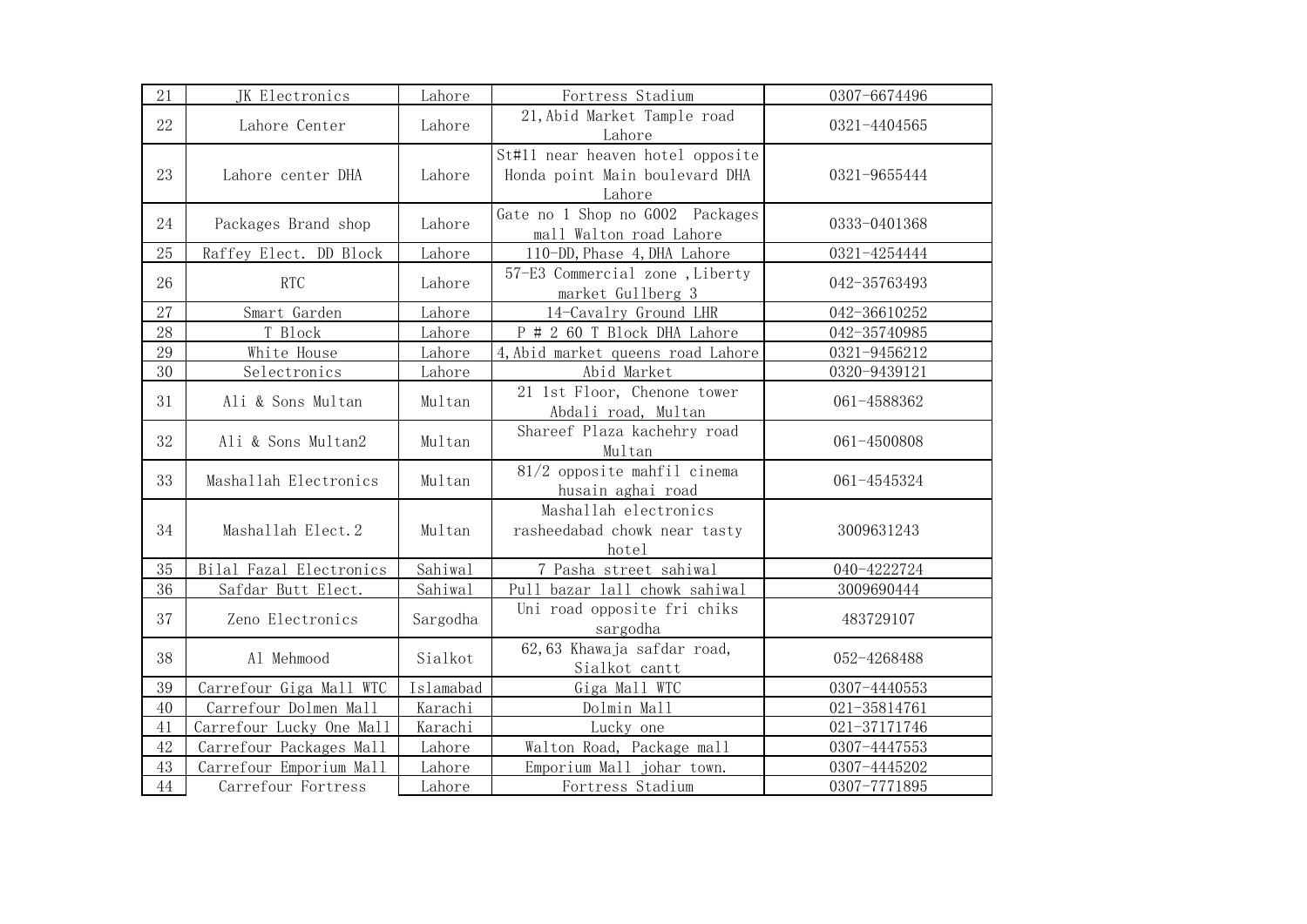| 45 | BS Abbottabad                         | Abbottabad | Jaddon Plaza, Mansehra Road,<br>Abbotabad                               | 0992-381727              |
|----|---------------------------------------|------------|-------------------------------------------------------------------------|--------------------------|
| 46 | Margallah Electronics                 | Islamabad  | Shop # 4, Rizwan plaza,<br>Bluearea Islamabad                           | 0300-0409016             |
| 47 | Jmar Electronics, Blue Are            | Islamabad  | Shop # 4B, 5B, Old Duty Free,<br>Jinnah Avenue, Islamabad               | 0301-8557286             |
| 48 | iends Corporation, Blue Ar            | Islamabad  | 12D, Bewal Plaza, Blue Area,<br>Islamabad                               | 051-8444499              |
| 49 | Zeerak Enterprises                    | Islamabad  | Shop # 1, Rizwan Plaza, Blue<br>area islamabad                          | 0300-5003557             |
| 50 | Jalal Electronics                     | Islamabad  | Shop # $7-8-9$ , Jalal Plaza,<br>Jinnah Avenue, Blue Area,<br>Islamabad | 0321-5052800             |
| 51 | Afzal Corporation                     | Islamabad  | Shop # 5, Maa Jee Plaza Khana<br>Pul Lehtrar road                       | 051-2614139              |
| 52 | Centaurus Brand shop                  | Islamabad  | Showroom #6, Ground<br>floor, Centaurus mall                            | 0300-5011811             |
| 53 | Mian Electronics                      | Islamabad  | Shop # 3, Gulnoor Market, Murree<br>Road rawalpindi                     | 0300-5591111             |
| 54 | Al Rehman Electronics                 | Islamabad  | Shop # $9-A/B$ , Murree rd,<br>Gulnoor, Rawalpindi                      | 0301-8557286             |
| 55 | Waqas Electronics, PWD                | Islamabad  | Shop no 4,5, Plot no 9c, Main<br>road, PWD                              | 051-5155678              |
| 56 | Samsung Center, kohat                 | Kohat      | Shop#20, Al Falah Market<br>university road, Kohat                      | 0922-511260              |
| 57 | Ays Brand shop                        | Peshawar   | Opp runaway                                                             | 0300-8593690             |
| 58 | Hag Electronics                       | Peshawar   | Noor, Plaza, Arbab Road stop,<br>University road, Peshawar              | 091-5700078              |
| 59 | iends Corporation, Shamsab Rawalpindi |            | 52DD, Opp Shell Pump, Shamsabad,<br>Rwp                                 | 051-8444499              |
| 60 | Brand shop Gulnoor                    | Rawalpindi | Gulnoor market Rawalpindi<br>[updated]                                  | 051-5502244/ 051-8312221 |
| 61 | Mega Electronics Mall                 | Rawalpindi | M9102/2 Ayesha Plaza, Gulnoor<br>Market, Rawalpindi                     | 0320-0224444             |
| 62 | Umar Electronics PWD                  | Rawalpindi | 4A, Block D, Main PWD Double<br>road, Rawalpindi                        | 051-5155723              |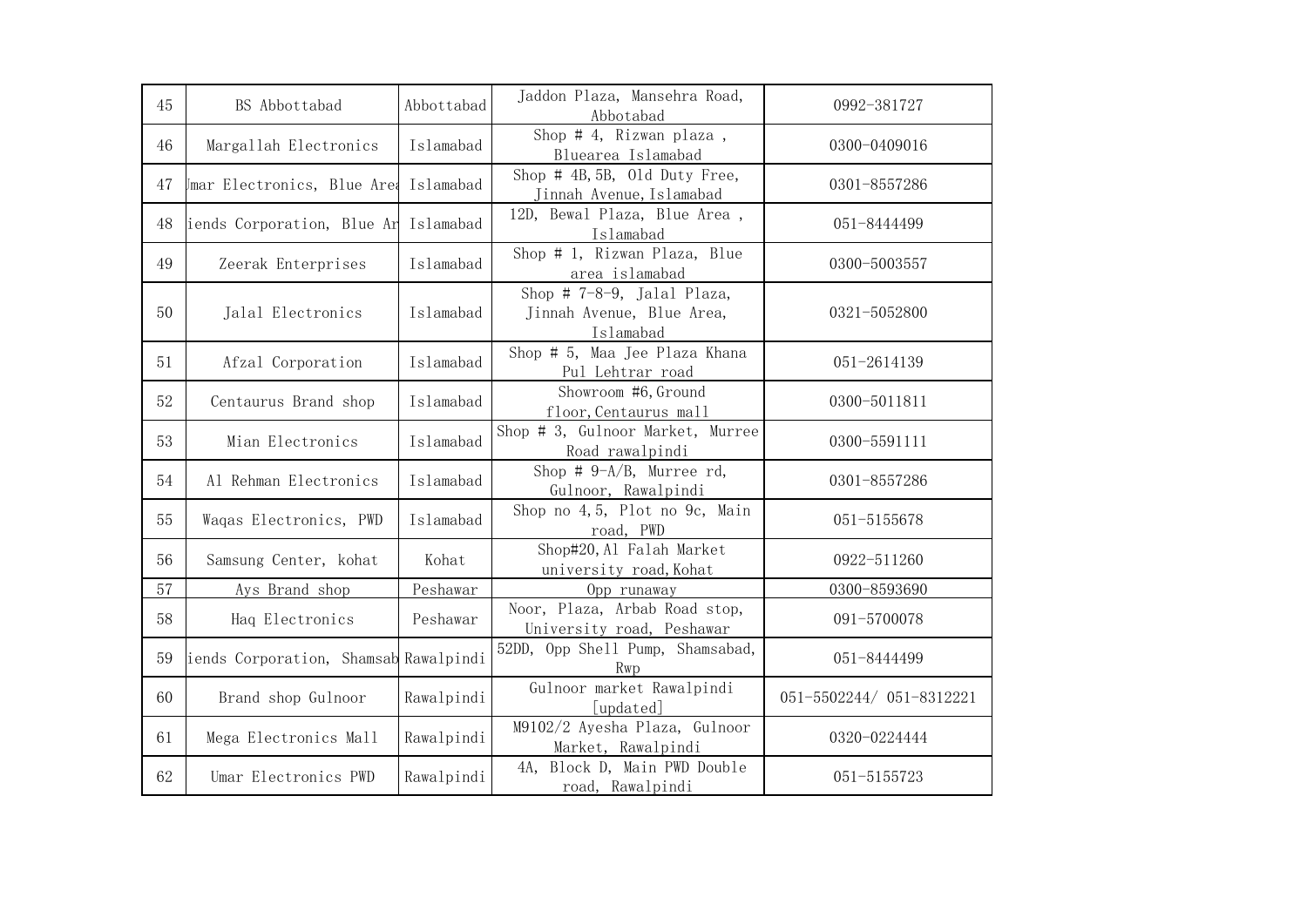| 63 | Jalal Electronics, PWD   | Rawalpindi | Shop no 10-11, Main Double Road,<br>Opp Police Colony, Rwp                 | 0321-5052800              |
|----|--------------------------|------------|----------------------------------------------------------------------------|---------------------------|
| 64 | Friends Corporation, PWD | Rawalpindi | Main Double Road, Opp Police<br>Colony, Rwp                                | 051-8444499               |
| 65 | Samsung Hub              | Rawalpindi | Shop $# 4$ , Wallayat Complex,<br>Phase 7, Bahria Town, Rawalpindi         | 051-5707338-9             |
| 66 | Friends Corp, Phase 7    | Rawalpindi | Rabi Centre, Wallayat Complex,<br>Phase 7, Bahria Town, Rwp                | 051-8444499               |
| 67 | BS (SUNNY ELECTRONICS)   | Hyderabad  | Shop # 27 DC Shoping Center<br>Thandi Sarak.                               | 0222/2782978              |
| 68 | Samsung Hub (Hyd)        | Hyderabad  | Hyderabad                                                                  | 022-3821374               |
| 69 | Glamour Electronics      | Hyderabad  | Shop # 11 D.C Shoping Center<br>Thandi Sarak Hyd                           | 0300-8370909              |
| 70 | BS (SARWAR ELECTRONICS)  | Karachi    | Shop #16, lucky center, block #<br>4 Gulshan e iqbal                       | 021-35293266              |
| 71 | <b>B.S</b> Ameer Music   | Karachi    | Regal Chock, Saddar                                                        | 021-32722350/021-32767272 |
| 72 | Jaffar & Sons            | Karachi    | Clifton                                                                    | 2, 135, 293, 266          |
| 73 | BS Glacier Electronics   | Karachi    | Lucky Center Block 4 Gulshan e<br>Iqbal                                    | 021-34810214-15           |
| 74 | Samsung Hub (Khi)        | Karachi    | Plot No. G28-29 Clifton, Block<br>No. 8                                    | 021-35304877/78           |
| 75 | BS Abdullah Electronics  | Karachi    | DHA Karachi                                                                | 0300-8243590              |
| 76 | ELECTRO GALLERY          | Karachi    | Khadda Market, Lane 4, Phase<br>5 DHA, Karachi                             | 0321-2999000              |
| 77 | Home Choice              | Karachi    | showroom 2&3 26 main badar<br>commercial street phase 5 D.H.A              | 0300-3643113              |
| 78 | HD Electronics           | Karachi    | Gulshan                                                                    | 0332 3537668              |
| 79 | Ashraf Electronics       | Karachi    | Shop # G-79 Hashoo Center AHR<br>Karachi                                   | 0320-9299293              |
| 80 | Naeem Electronics        | Karachi    | GT Road                                                                    | 055-3821055               |
| 81 | H. J Electronics         | Karachi    | Shop # $L-72$ , Hashoo Centre,<br>Abdullah Haroon Road Karachi             | 021-32765394              |
| 82 | Abdul Khalique           | Karachi    | Shop $# G-28$ , Hashoo Centre,<br>Abdullah Haroon Road, Saddar,<br>Karachi | 021-32763946              |
| 83 | Karim Electronics        | Karachi    | Shop $# G-91$ , Hashoo Centre,<br>Abdullha Haroon Road Karachi             | 021-32771141              |